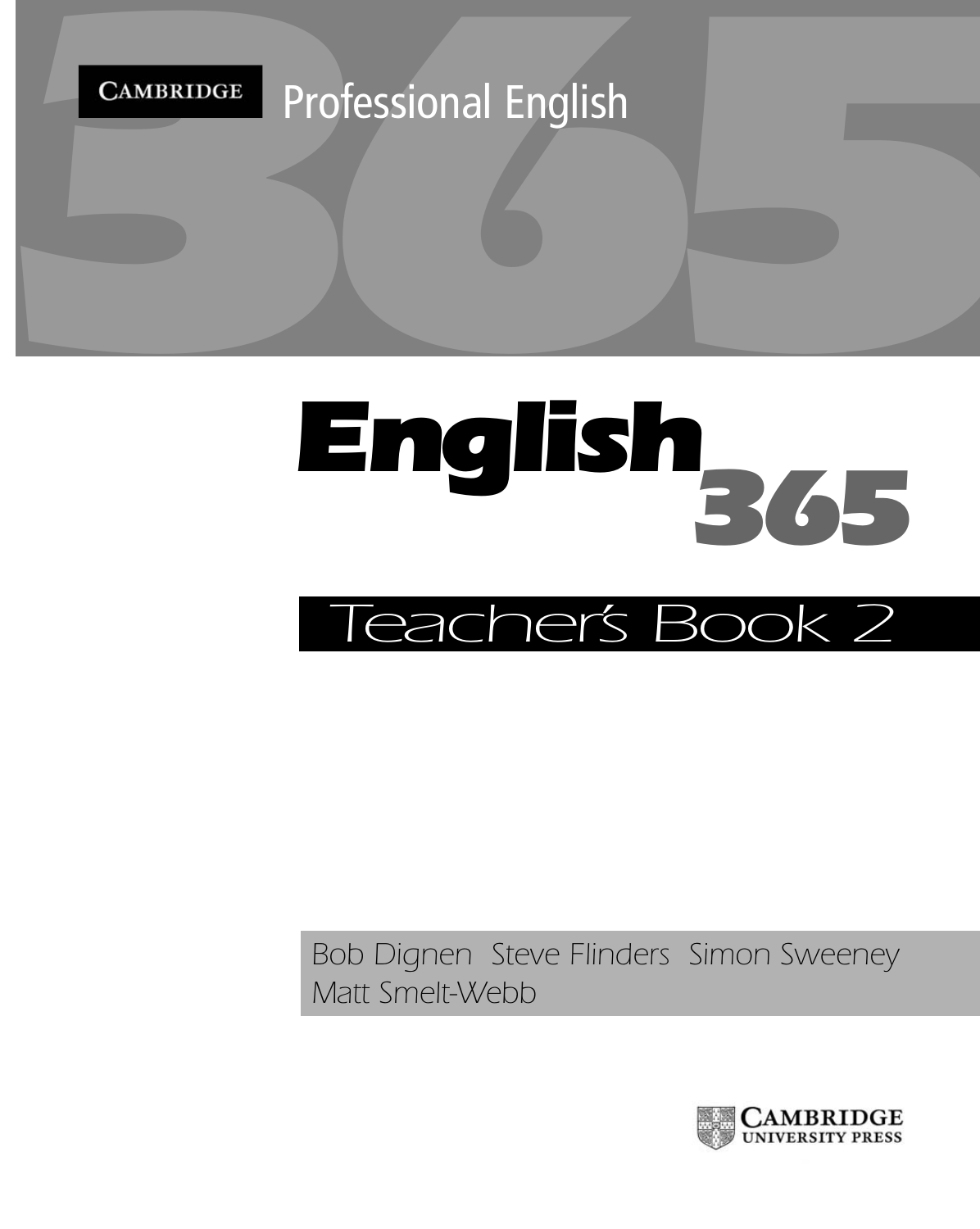PUBLISHED BY THE PRESS SYNDICATE OF THE UNIVERSITY OF CAMBRIDGE The Pitt Building, Trumpington Street, Cambridge, United Kingdom

CAMBRIDGE UNIVERSITY PRESS The Edinburgh Building, Cambridge CB2 2RU, UK 40 West 20th Street, New York, NY 10011–4211, USA 477 Williamstown Road, Port Melbourne, VIC 3207, Australia Ruiz de Alarcón 13, 28014 Madrid, Spain Dock House, The Waterfront, Cape Town 8001, South Africa

http://www.cambridge.org http://www.cambridge.org/elt/english365

© Cambridge University Press 2004

It is normally necessary for written permission for copying to be obtained in advance from the publisher. The Extra classroom activities and Better learning activities at the back of this book are designed to be copied and distributed in class. The normal requirements are waived here and it is not necessary to write to Cambridge University Press for permission for an individual teacher to make copies for use within his or her own classroom. Only those pages which carry the wording '© Cambridge University Press' may be copied.

First published 2004

Printed in the United Kingdom at the University Press, Cambridge

*Typeface* Swift *System* QuarkXpress® [HMCL]

*A catalogue record for this book is available from the British Library*

ISBN 0 521 75368 6 Teacher's Book 2 ISBN 0 521 75367 8 Student's Book 2 ISBN 0 521 75369 4 Personal Study Book 2 with Audio CD ISBN 0 521 75370 8 Student's Book 2 Audio Cassette Set ISBN 0 521 75371 6 Student's Book 2 Audio CD Set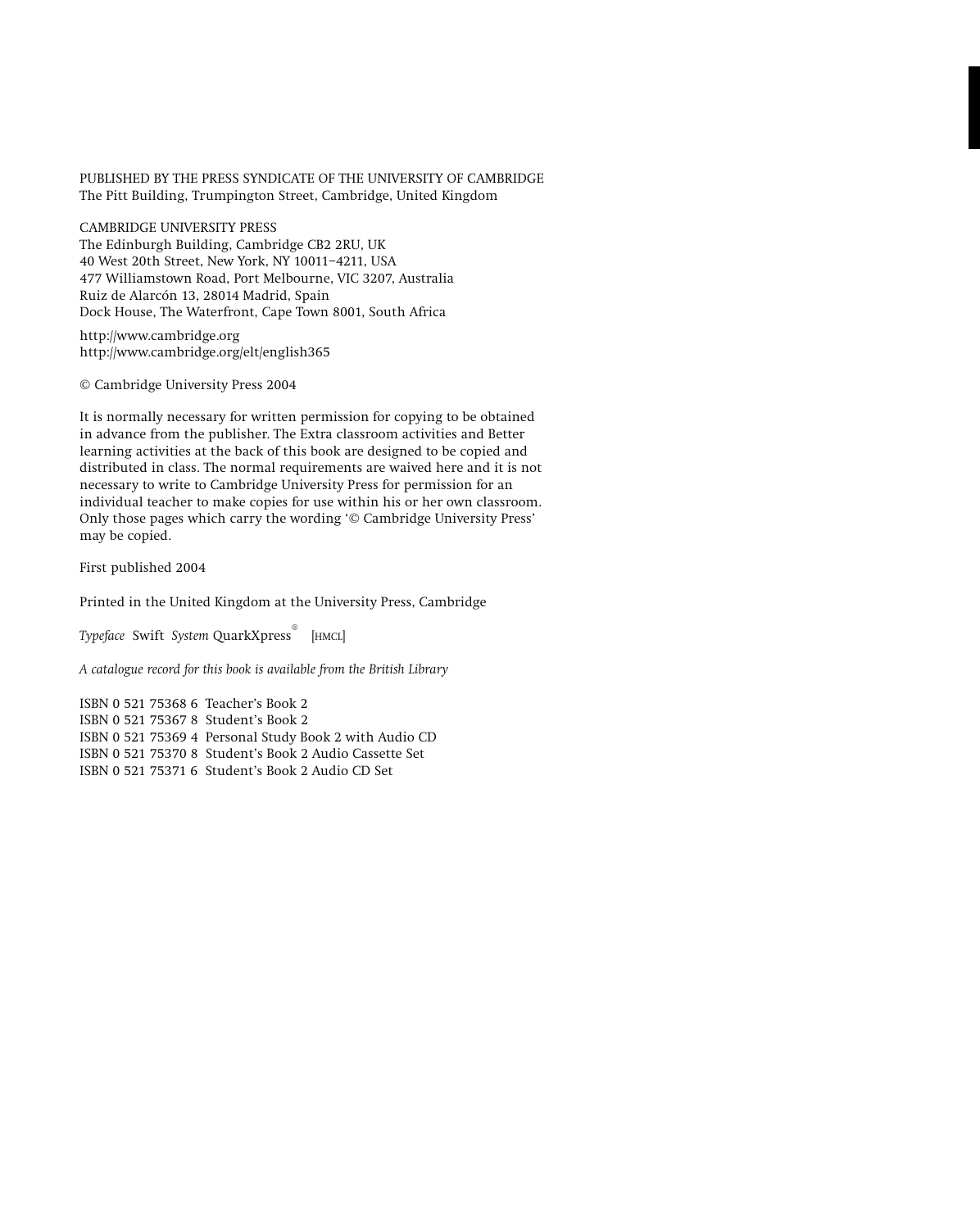## **Contents**

Thanks and acknowledgements 3

Student's Book Contents 6

| 8  |
|----|
|    |
| g  |
| 10 |
|    |

#### 2 Introduction to the Teacher's Book 12

Getting ready 12 Common elements 14 Teaching type 1 units 15 Teaching type 2 units 16 Teaching type 3 units 16

#### **3 Teacher's notes: Units 1-30** 18

- 1 Working internationally 18
- 2 Power for life 21
- **3** Edinburgh the festival city  $23$
- **4** Changing direction 25
- 5 Job swap 28
- **6** Tourist attraction 30
- **7** From Mexico to Germany 31
- 8 Globalisation 34
- **9** Here is the news 35
- **10** Executive search 37
- 11 Making money 39
- 12 Ecotourism 41
- 13 Changing culture 42
- **14** The customer is always right 45
- **15** An interesting place to live 46
- Revision 1 Units 1–15 48
- **16** Taiwan still a tiger  $49$
- 17 RoboDog 51

| <b>18</b> Learning styles                               | 52       |
|---------------------------------------------------------|----------|
| <b>19</b> Britain at work in 2010                       | 54       |
| <b>20</b> How the rich travel                           | 56       |
| <b>21</b> Great cinema                                  | 58       |
| <b>22</b> Your personal brand image                     | 61       |
| <b>23</b> Managing people                               | 63       |
| <b>24</b> Social issues                                 | 64       |
| <b>25</b> The coffee business                           | 66       |
| <b>26</b> Intelligent skis                              | 68       |
| <b>27</b> You are what you eat                          | 70       |
| <b>28</b> That's entertainment!                         | 72       |
| 29 Life coaching                                        | 74       |
| <b>30</b> Work or lifestyle?                            | 76       |
| <b>Revision 2 Units 16-30</b>                           | 78       |
| 4 Extra classroom activities                            | 79       |
| Teacher's notes                                         | 79       |
| <b>1</b> Jobs and current projects                      | 85       |
| <b>2</b> The organisation quiz                          | 86       |
| <b>3</b> Finding your way round                         | 87       |
| 4 Telling a story                                       | 88<br>89 |
| <b>5</b> Swapping jobs<br><b>6</b> How are you feeling? | 90       |
| <b>7</b> How do things compare?                         | 91       |
| <b>8</b> To move or not to move                         | 92       |
| <b>9</b> Happy headlines                                | 93       |
| <b>10</b> It's my turn                                  | 94       |
| <b>11</b> That's really rich!                           | 95       |
| <b>12</b> Environmental case study                      | 96       |
| <b>13</b> The future                                    | 97       |
| <b>14</b> Can you help?                                 | 98       |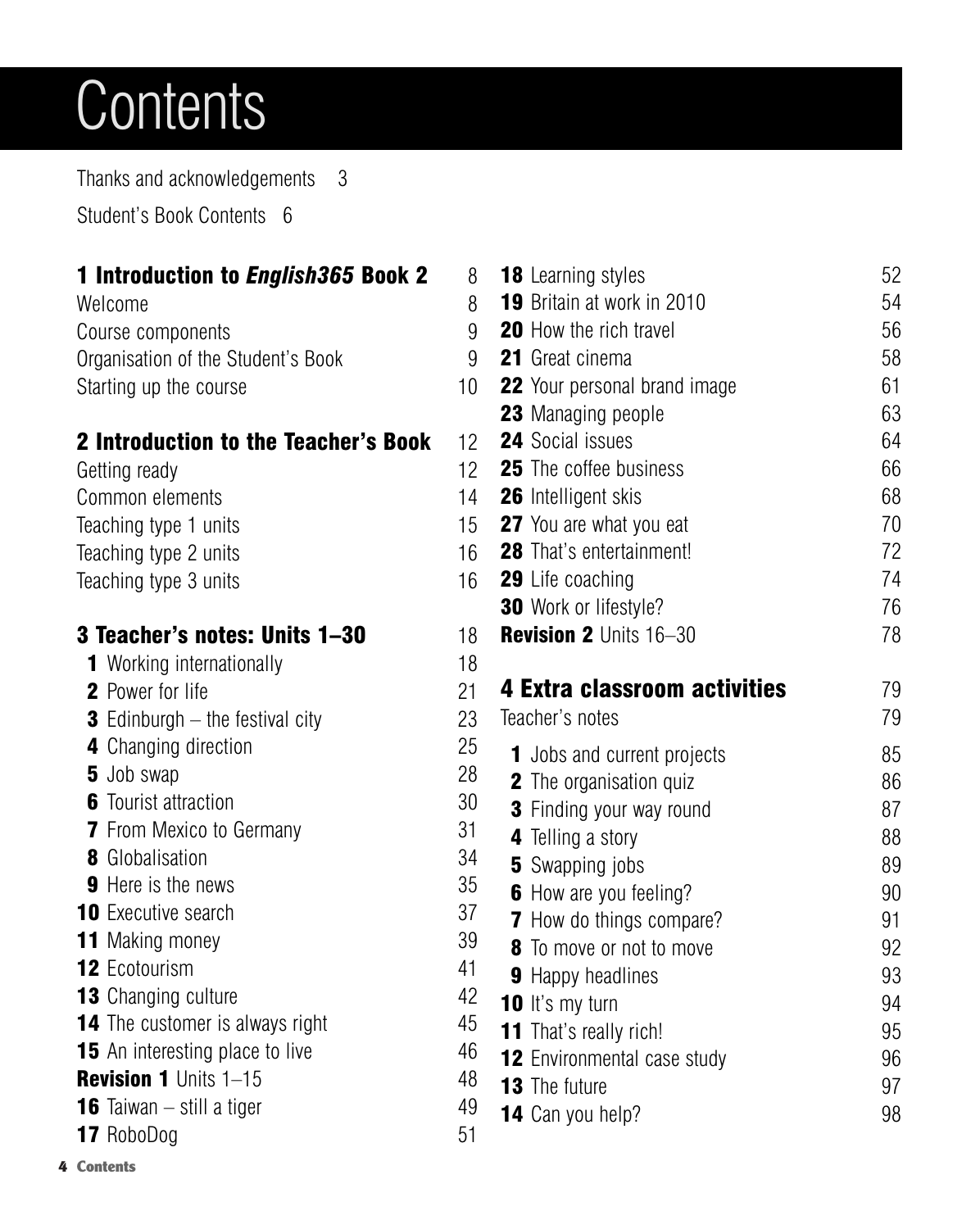| <b>15</b> Home improvements                  | 99  |
|----------------------------------------------|-----|
| <b>16</b> Promoting your organisation        | 100 |
| <b>17</b> What can it be?                    | 101 |
| <b>18</b> Can I help you?                    | 102 |
| <b>19</b> Solving problems                   | 103 |
| <b>20</b> Launching a new product            | 104 |
| <b>21</b> Film classics                      | 105 |
| <b>22</b> Responsibilities, rules and advice | 106 |
| <b>23</b> An appraisal interview             | 107 |
| <b>24</b> A serious problem                  | 108 |
| <b>25</b> What would you do if ?             | 109 |
| <b>26</b> There's a problem, I'm afraid      | 110 |
| <b>27</b> Guess who's coming to dinner       | 111 |
| 28 Useless facts                             | 112 |
| <b>29</b> The way things are                 | 113 |
| <b>30</b> Saying goodbye                     | 114 |
|                                              |     |

| <b>5 Better learning activities</b>        | 115 |
|--------------------------------------------|-----|
| Teacher's notes                            | 115 |
| <b>1</b> Why do you want to learn English? | 118 |
| <b>2</b> Defining general targets          | 119 |
| <b>3</b> Fixing targets and making plans   | 120 |
| <b>4</b> What kind of learner are you?     | 121 |
| <b>5</b> Learning grammar                  | 122 |
| <b>6</b> Language learning resources       | 123 |
| <b>7</b> Lean't find the word              | 124 |
| 8 Your vocabulary notebook                 | 125 |
| <b>9</b> Keeping a diary                   | 126 |
| <b>10</b> Metaphors for language learning  | 127 |
| Teacher's diary                            | 128 |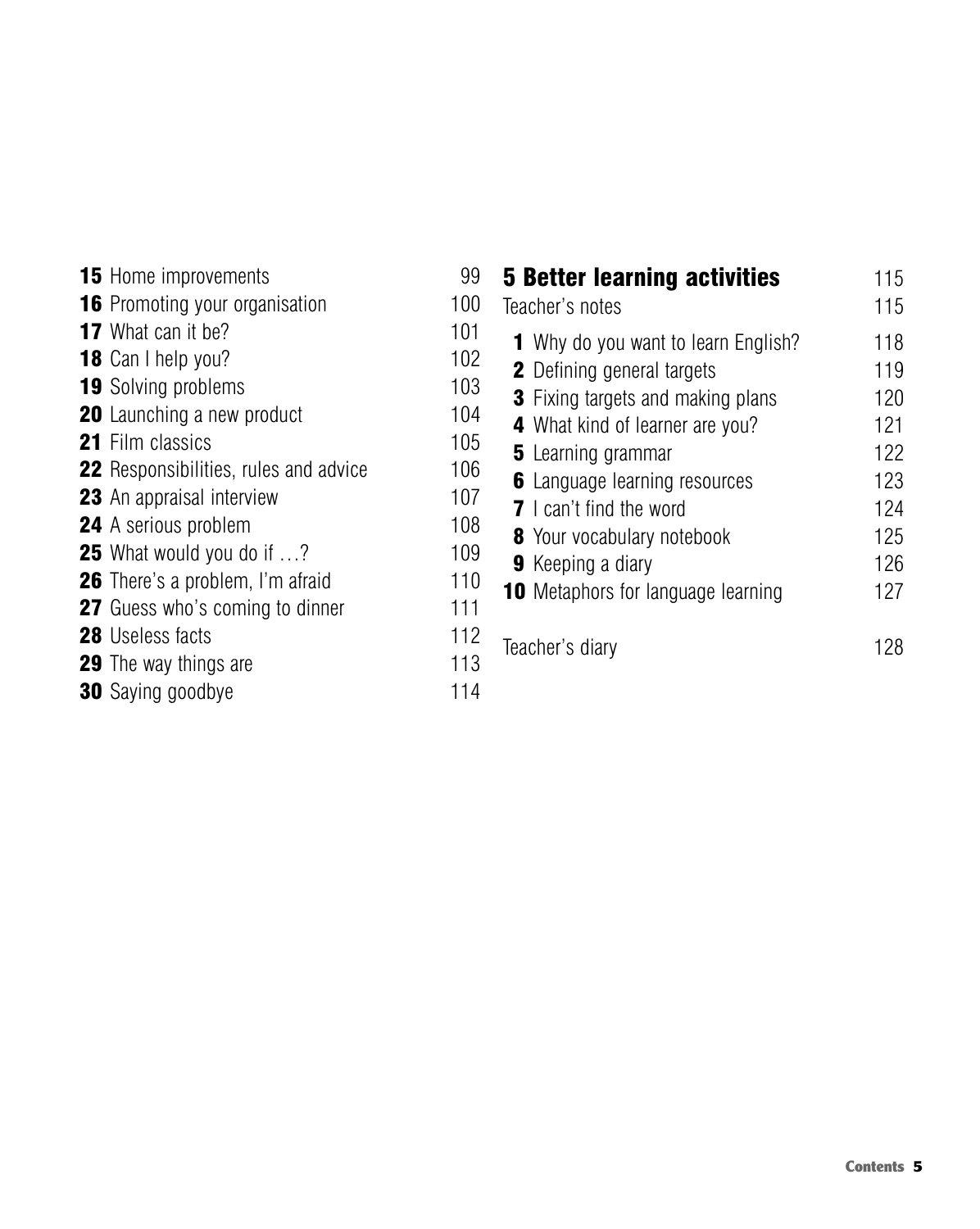# **3** Teacher's notes: Units 1–30

## **1** Working internationally

#### **Starting up the course**

Read the section on Starting up the course on page 10 and decide how you want to:

- introduce yourself
- introduce the students to each other
- introduce the material.

#### **On the agenda**

Read about Type 1 units on page 9 and Teaching type 1 units on page 15.

Explain that this is an example of the first of three types of unit. This type normally looks at grammar and pronunciation. Type 1 units also practise listening.

Tell the students the objectives of the lesson:

- to practise **meeting people** and **talking about jobs**
- to revise the **present simple** and **present continuous tenses**. You might need to remind students that although they may have studied these tenses before, you want to concentrate on using them correctly
- to develop their **pronunciation** by focusing on **strong and weak stress**. You might give students one or two examples of this so that they are clear about what this means.

Reinforce this by writing the key words on the board or OHP.

#### **Classroom language**

Check now or during the lesson that students understand the meanings of:

| present continuous | present simple |         | true | false     | stress   |
|--------------------|----------------|---------|------|-----------|----------|
| match<br>check     | compare        | correct |      | underline | complete |

#### Warm up

Ask students the questions in the Student's Book. Tell them to ask and answer quickly in pairs and write prompts on the board:

*I'd like to work in another country because …*

#### Listen to this

#### From Jordan to Switzerland

1 • Ask students what they know about Jordan and Switzerland. Look at the picture of Iyad Takrouri. Ask checking questions about what he does and where he lives. You might need to check that students understand the vocabulary in the caption. Do this by asking concept questions or perhaps draw pictures on the board to elicit *crops* and *insecticides*.

• Ask students to read the statements. Play track 1.1 and get them to indicate if they are true or false and then compare their answers with a partner before checking the answers with the whole class.

#### **Answers**

1 F 2 T 3 T 4 T 5 F

2 Ask students to read the questions and play track 1.1 again. Once again, get them to compare their answers with a partner before checking with the whole class. Write the answers on the board as you go through so that any weaker students are clear about the correct answers.

#### **Answers**

- 1 Managing new product development
- 2 Salaries are lower
- 3 Once a year
- 4 The countryside
- 5 Because everybody speaks English

#### **Background briefing: Syngenta**

Syngenta is a world-leading agribusiness committed to sustainable agriculture through innovative research and technology. The company is a leader in crop protection, and ranks third in the high-value commercial seeds market. Sales in 2003 were approximately US\$ 6.6 billion. Syngenta employs more than 19,000 people in over 90 countries and is listed on the Swiss stock exchange. For more information about Syngenta, go to the *English365* website: www.cambridge.org/elt/english365.

#### **Track 1.1 tapescript**

INTERVIEWER: So, Iyad, what do you do exactly?

- IYAD: I work in Zurich for Syngenta as a technical manager. And, basically, my main responsibility is managing new product development. I work closely with people in our research and development department in Zurich to choose new products which I think – I hope – we can sell in my market areas. I like my job because it's very interesting.
- INTERVIEWER: And how's business, Iyad? Is business increasing at the moment?
	- IYAD: Yes, it's very good in my area. Business is really increasing a lot. In Europe, there's a lot of discussion about the environment, it's very political. And so big farming organisations from Spain, from France and Italy, are transferring their business into places like Egypt and Morocco my area, to grow here. One reason why it makes sense for them to move is because salaries are not so high. But that's business.

INTERVIEWER: Very interesting. And which markets do you work with?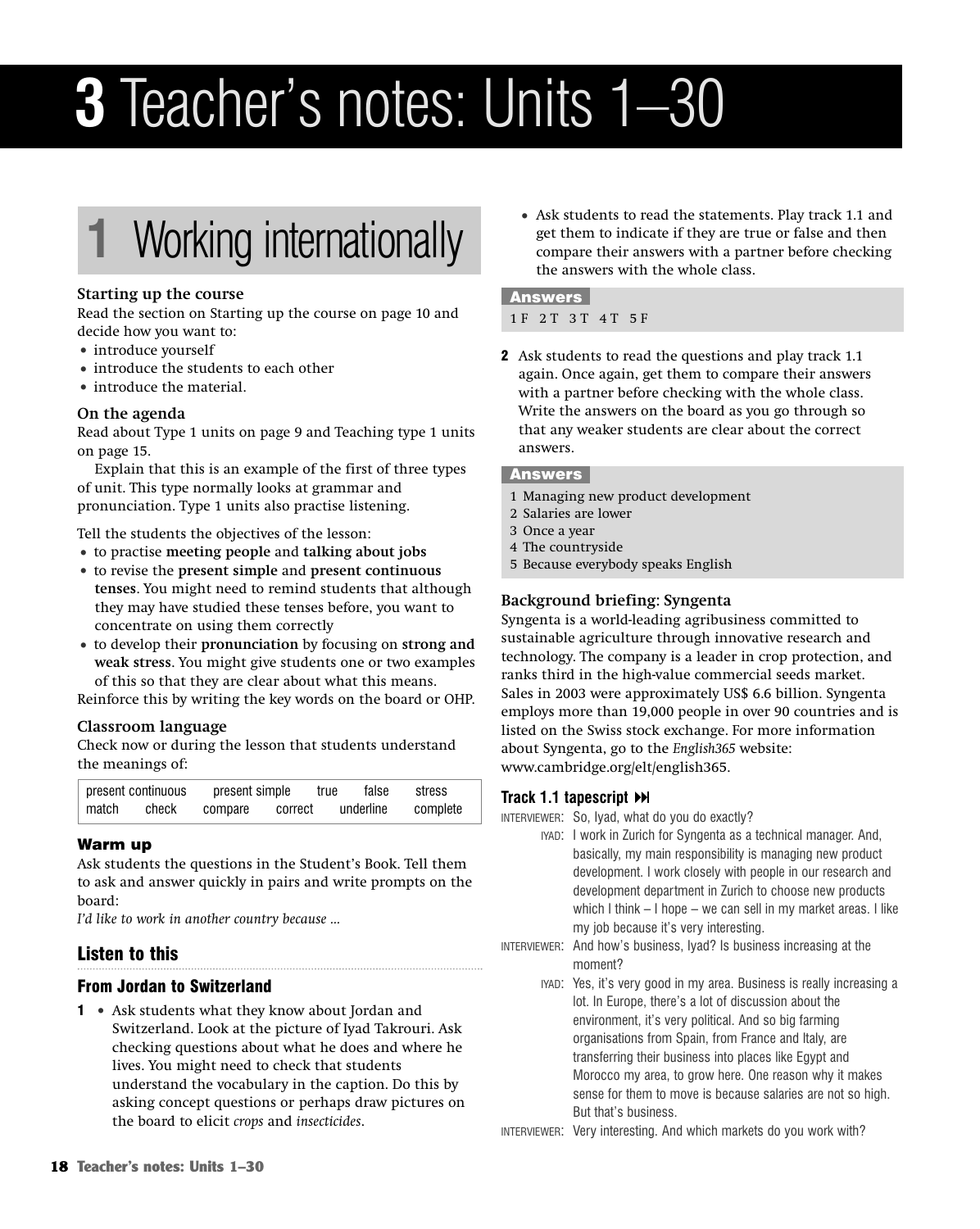- IYAD: The Middle East and North Africa. This means Iran, Iraq, Syria, Lebanon, Jordan, the Gulf countries – that's Saudi, Kuwait, Emirates, Oman and Yemen – and then Egypt, Sudan, Libya, Algeria, Tunisia, Morocco. I really work internationally.
- INTERVIEWER: Absolutely. Very international. And do you travel to these countries?
	- IYAD: Yes, I do. I visit all my sales areas my countries you can say – once a year for business meetings with local employees and partners who sell our products. So I'm on the road a lot, you can say.
- INTERVIEWER: But you live in Zurich now, don't you? Do you enjoy living in Switzerland?
	- IYAD: Yes, the best thing is the beautiful countryside. I also enjoy living in a country with such a high standard of living. Of course, it's a bit of a change. The Swiss are very precise, you know, about every detail. Time is very important – lunch is always between 12 and  $1 -$  and this can be difficult for me, I'm not so precise. The social life is also very interesting, very different from Jordan. Here people don't mix so much after work. The Swiss like to have a private life alone with the family.
- INTERVIEWER: Are you learning Swiss German?
	- IYAD: Well, I'm learning high German at a local college, which is the written language, for filling in official forms, reading letters, and so on. But the Swiss don't speak that very much – they use Swiss German, which is very different and very difficult for me to understand. You know, there's actually no written grammar. Anyway, I prefer to speak … to work in English because everybody speaks English.
- INTERVIEWER: Yes, but you sound happy.
	- IYAD: Oh, yes. We have a great team which is really international. There's one Swiss, one guy from Russia, South Africa, Romania, Egypt, two guys from the UK and one new guy from Italy.
- INTERVIEWER: Really?
	- IYAD: Yes, so it's very international. Work can sometimes be quite hard, very busy, but the people I work with are fantastic, really nice, that's the best thing, in fact. So I'm very happy, yes!

#### What do you think?

• Get students to discuss their answers to the questions in pairs or in small groups and write prompts on the board to help them. For example:

*I'd like to travel to different countries because … The good thing about travelling is (that) …*

- While the students are talking, go round the class and write down any mistakes that you think would be useful for the whole class to consider. It will be especially useful to record any mistakes in the present simple and present continuous tenses.
- Go through the feedback with the whole class. You could write a list of positives and negatives on the board.
- Write some of the students' mistakes on the board about five should be enough at this stage. Ask students to try and correct the sentences with a partner. Then go over the mistakes with the whole class, asking individual students to provide the correction. If you have some examples of the tenses, it will lead in nicely to the next part of the lesson.

#### Check your grammar

#### Present simple and present continuous

- Write examples **a** and **b** on the board and elicit from students the name of each tense. Then draw their attention to the Student's Book and ask them to match the examples of the different tenses with their descriptions.
- Ask students which description describes which tense. You could also draw a timeline for each tense and ask them to decide which line represents which tense. For example:

#### **Present simple**



#### **Present continuous**



• Explain that with some verbs we do not usually use the present continuous. Ask if they know any verbs that are not normally used in this tense. If they are not forthcoming, draw their attention to the note. Write up an incorrect sentence or two and then draw a line through to highlight the point. You can also refer students to the Grammar reference section on page 112 of the Student's Book, and, if appropriate, go through it with them.

#### **Answers**

1 (present continuous) b, f 2 (present simple) a, c, d, e

#### Do it yourself

1 Ask students to correct the sentences. You might want to do the first one with the whole class so that everyone is clear about the task. Ask students to do this individually and give them a time limit of two minutes. Get them to check their answers with their neighbour before checking them with the whole class. Again, write the corrections on the board so that everyone is clear about them. This may not be necessary if you feel everyone is coping with the exercise well.

#### Answers

- 1 He works in Madrid.
- 2 Where do you come from originally? Are you German?
- 3 Sales are increasing a lot at the moment in China.
- 4 I usually go to work by car.
- 5 This meal is delicious. The meat tastes really good.